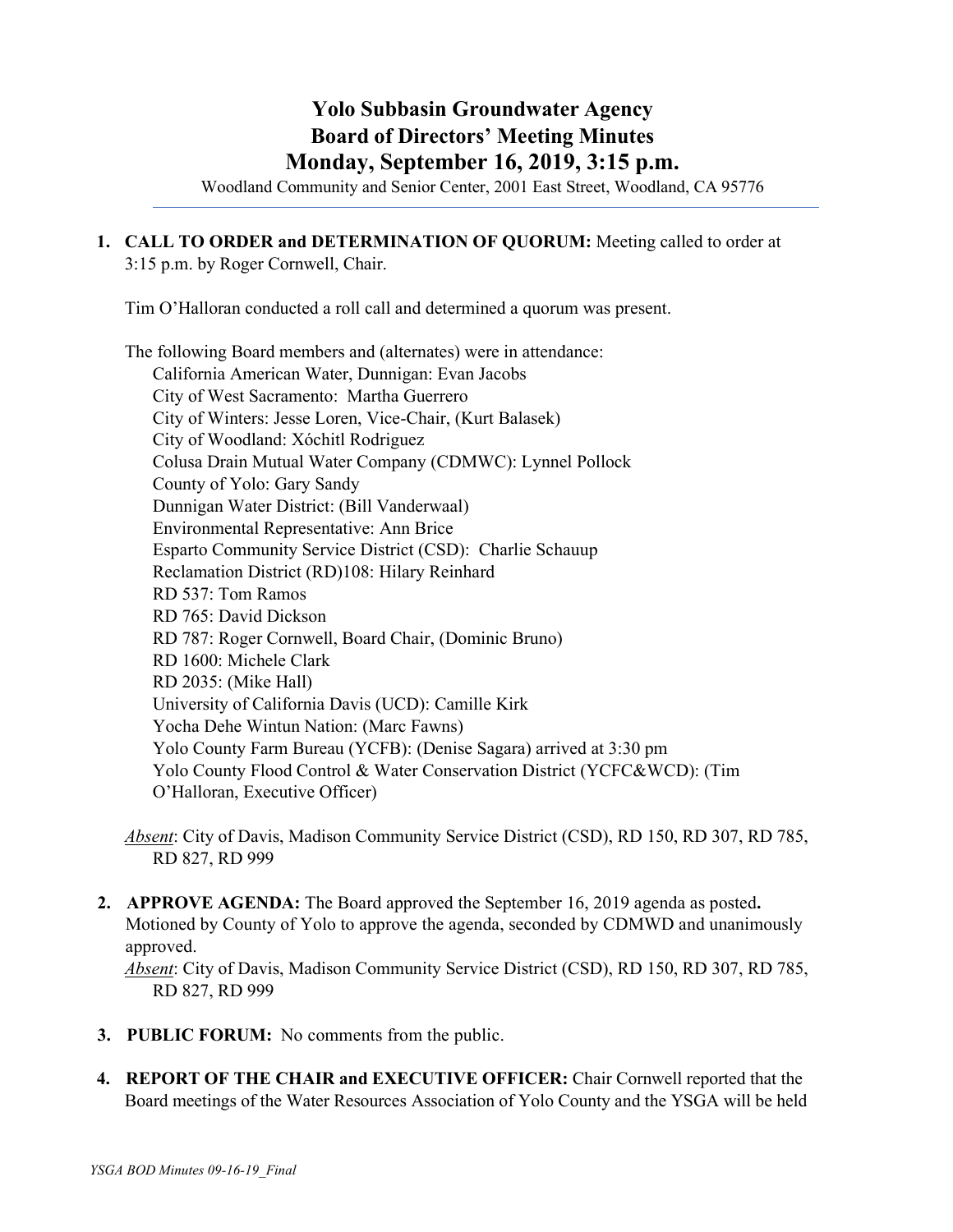separately. In June 2019, the Boards of both agencies held a consolidated meeting to be more efficient, but it was brought to our attention that was not appropriate. Legal counsel has advised that the Board meetings be held separately. Executive Officer, Tim O'Halloran encouraged anyone to contact the Board officers to express any of their concerns regarding Brown Act compliance or YSGA activities.

The Executive Officer gave an overview of the implementation and outreach activities included in his written report. Tim introduced AmeriCorps Civic Spark Fellows, Brooke Ely and Chris Ronco, who will be assisting with groundwater monitoring and reporting activities for the YSGA. He also summarized current water conditions.

Chair Cornwell gave a brief update on the forecasted water conditions for Lake Shasta. Water levels are above average compared to last year and it is anticipated there will be sufficient water supply for the Sacramento Settlement Contractors and others on the Sacramento River.

#### **5. CONSENT ITEMS:**

- a. Approved June 17, 2019 Board of Directors meeting minutes
- b. Received Fiscal Year End 2018-2019 Financial Statements
- c. Received Audited Financial Statements as of June 30, 2019
- d. Received Fiscal Year End 2019-2020 Financial Statements: July to August 2019
- e. Received minutes of Executive Committee: 6/3, 7/22, 8/26/19

Motioned by the City of West Sacramento to approve all consent items, seconded by UC Davis and unanimously approved.

*Absent*: City of Davis, Madison Community Service District (CSD), RD 150, RD 307, RD 785, RD 827, RD 999

## **6. PROJECT UPDATE: AQUIFER STORAGE & RECOVERY (ASR) PROGRAM, CITY OF**

**WOODLAND,** Tim Busch, City of Woodland, gave an update on their ASR program (PPT presentation: [https://yologroundwater.org/index.php/ysga-board-meetings/\)](https://yologroundwater.org/index.php/ysga-board-meetings/). Tim gave some background on Woodland's water supply system and the formation of the Woodland Davis Clean Water Agency (WDCWA) in 2009. Starting in 2016 the cities of Woodland and Davis and UC Davis partnered to provide treated surface water from the Sacramento River to their customers as part of the Davis-Woodland Water Supply Project. Tim explained Term 91 water right curtailments that requires water permittees to cease diverting water when the State Water Resources Control Board gives notice that Term 91 is in effect. [Term 91](https://mavensnotebook.com/2012/12/20/report-summary-term-91-and-delta-flow-requirements/) becomes effective when Delta flows are insufficient to meet water quality standards. In addition to their primary water right, WDCWA purchased an additional 10,000 ac-ft senior water right in 2010 to supplement water supplies during the summer months. However, if Lake Shasta Reservoir doesn't achieve a certain level of storage by March, then WDCWA's senior water right is subject to Critical Year cutbacks. Their 10,000 ac-ft diversion limit is reduced by 25% during critical year conditions.

Woodland's ASR Program was instituted more than 5 years ago to ensure that the City can provide adequate water supply and quality for its residents. ASR wells provide an inexpensive way to store large quantities of water underground that involves the direct injection of surface water supplies into the aquifer for later recovery and use. He illustrated how injection and extraction are conducted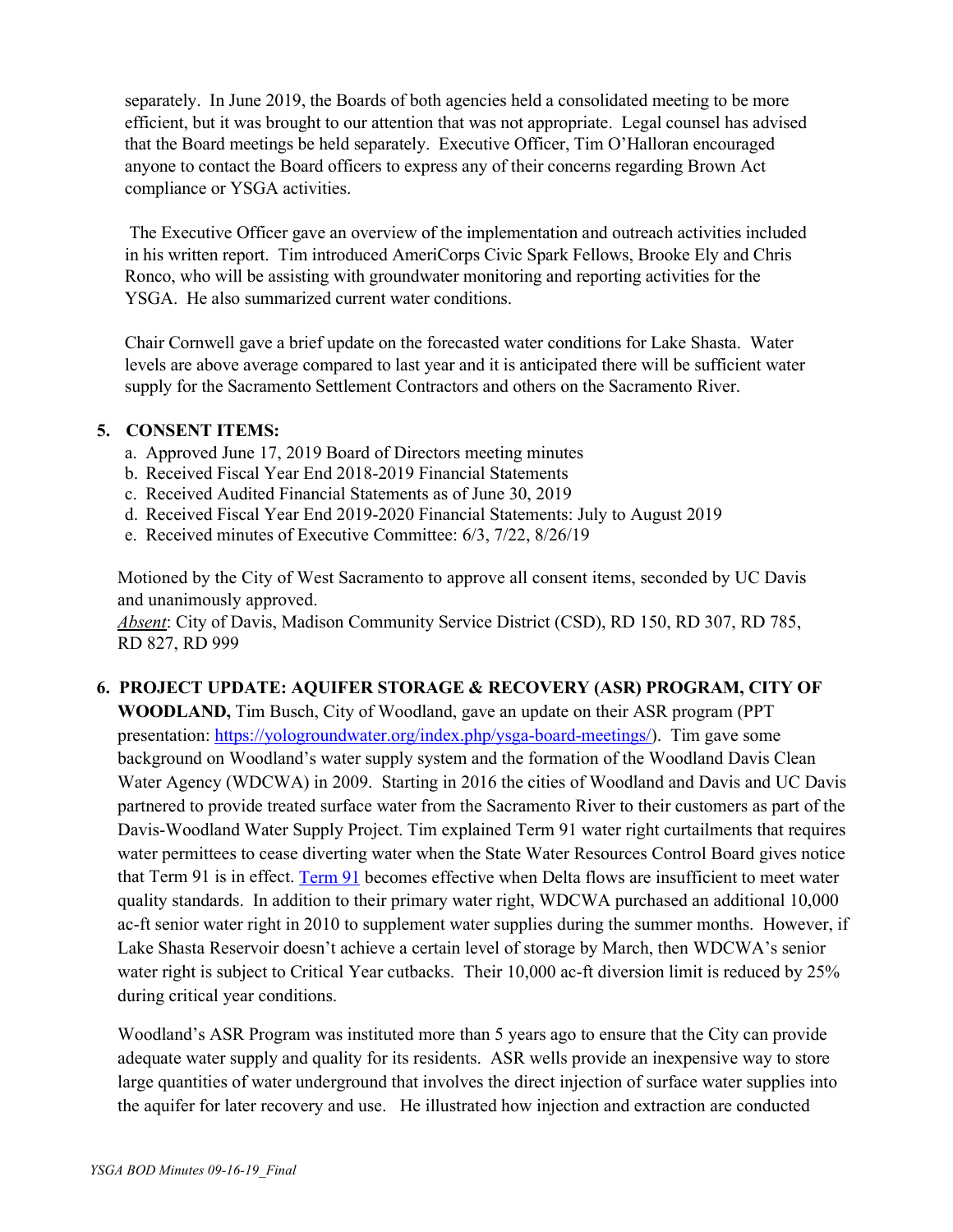through ASR wells with an informative graphic. Woodland is well suited for ASR due to the characteristics of the aquifer and how the water moves underground. Tim explained how they monitor the constituents in the water in Woodland's distribution system and their geochemical testing process. Water quality is monitored by sampling at designated monitoring and ASR wells during all operational phases. Since starting ASR operation, the City has stored 1.2 billion gallons (target storage volume achieved on June 2, 2019). It is estimated that 30% of the initial injected water is stored in a buffer zone between the native groundwater and the treated surface water stored in the aquifer. The City is determining the best location for additional monitoring wells to store water for future supply demands. He highlighted that the Program has been recognized for its engineering excellence both locally and nationally. Tim answered questions from the Board and audience.

### **7. UPDATE ON WATER LEGISLATON, REGULATORY & DELTA ISSUES,**

Adam Robin, Legislative Affairs Director, Northern California Water Association, gave an update on pertinent legislative and regulatory issues related to water and groundwater. Adam discussed the following items and answered questions.

- 2019 Legislative Session Recap
	- o Senate Bill 1: Approved by the Legislature on the last day of session. Governor Newsom has signaled his intent to veto the measure.
	- o State Budget: This year's state budget includes \$92 million for multi-benefit flood projects and \$70 million for implementation of Voluntary Agreements.
	- $\circ$  Drinking Water: The State Water Board is beginning implementation of the new Safe & Affordable Drinking Water Fund, which is intended to provide funding for systems that cannot afford necessary drinking water system improvements. \$160 million has been allocated for the fund this year.
- 2020 Legislative Preview
	- o The Newsom Administration is soliciting comments and recommendations for a state "water resilience portfolio." A final portfolio is expected to be released by the end of the year.
	- o Discussions are already underway about a new wildfire/climate change adaptation/water bond for the November 2020 ballot.
- Bay-Delta
	- o Parties to the Voluntary Agreements continue to develop and advance the agreements. The State Water Board will be increasing involved in evaluating the agreements and incorporating them into the water quality control plan update.
	- o Federal agencies are expected to release updated Biological Opinions in the near future.

### **8. UPDATE ON GROUNDWATER SUSTAINABILITY PLAN (GSP) DEVELOPMENT,** Kristin

Sicke, YCFC&WCD, summarized progress on each of the topics below and answered questions.

- a. Water Budget: Stockholm Environment Institute (SEI) started working on future scenario water budgets. This work will probably take several months and will be reviewed by the Working Group.
- b. Hydrogeologic Conceptual Model: Montgomery & Associates was the consultant selected to update and refine the model. It is anticipated to be completed in November.
- c. Stakeholder Communication and Engagement: The outreach plan will be completed after the remaining fall workshops are scheduled this fall.
- d. Groundwater Monitoring and Report: Kristin noted that the legend in Figure 1 was inadvertently reversed. The red marked items are the new monitoring sites; the yellow are the existing sites. This information will be reviewed with the local entities at the next Working Group meeting.